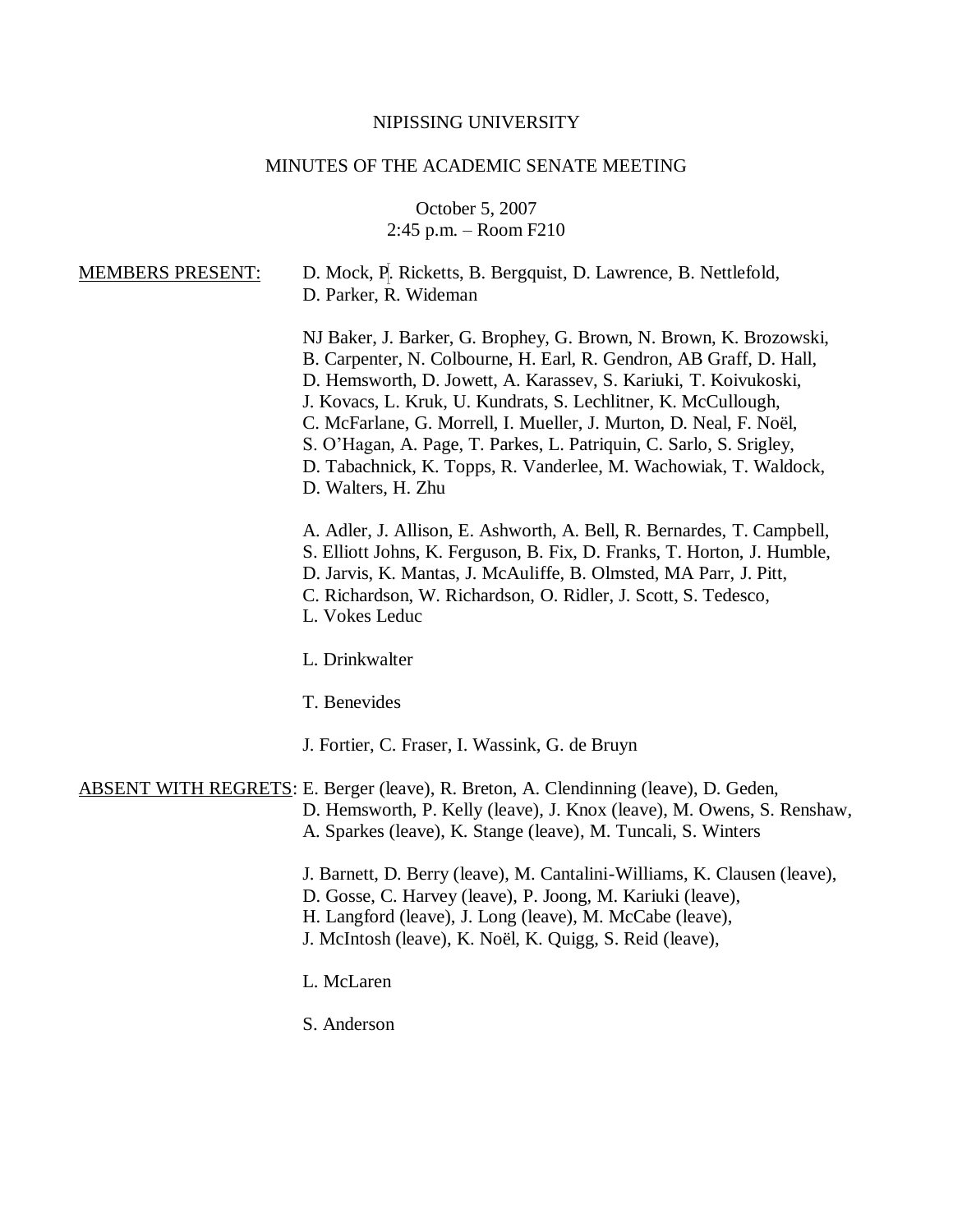## ABSENT: R. Common

P. Babady-Bila, W. Borody, R. Brozowski, E. Cholewa, P. Chow, T. Curwen, A. Dean, T. Dokis, D. Flynn, J. Grant, D. Hackett, D. Horning-Lafrance, N. Kozuskanich, E. Mattson, S. Muhlberger, D. Murphy, R. Nagy, W. Peters, L. Peturson, G. Phillips, G. Pyle, D. Rowbotham, M. Saari, B. Schreyer, T. Smith, K. Srigley, M. Sroga, V. Valov, A. Weeks, W. Young AM Aquino, D. Brackenreed, J. Bumstead, J. Corkett, L. Frost, R. Graham, A. Frierson, B. Hatt, C. Jodoin, L. Julien Schultz, G. Laronde, N. Maynes, B. McMahon, M. Parr, R. Phillips, G. Raymer, C. Ricci, H. Rintoul, T. Ryan, G. Sharpe, C. Shields, M. Tessaro, K. Waller

# MOTION 1: Moved by L. Patriquin, seconded by D. Hemsworth that the minutes of the meeting of September 14, 2007 be adopted. CARRIED

## ANNOUNCEMENTS

The President began his brief announcements by thanking the senators who worked at the Nipissing booth at the recent Ontario University Fair in Toronto. As always, this venue marks the beginning of the recruitment cycle of new students. The President was very pleased to report that more than 92,000 people went through the turnstiles, with 10,000 pamphlets distributed.

There were several other notable events about which the President wished to apprise Senate. The Higher Education Quality Council of Ontario (HEQCO) made an official visit on September 26. This group is a buffer body established by the provincial government to conduct research into accountability, quality and accessibility of postsecondary institutions. On October 12, there will be a groundbreaking ceremony at the Muskoka campus celebrating the construction of a new \$6.2M building in Bracebridge. In addition to this building, there are plans for new program development. The official opening of the Monastery will be on November 30.

The Vice-President Academic and Research was pleased to announce that the Board of Governors has approved the faculty restructuring plan. This will result in the first new faculty since the university was established. As a result, the Office of the Vice-President of Academic and Research is moving ahead with two decanal searches.

Last evening, the Board of Governors received reports from the Animal Care Committee and the Research Ethics Board, and Senator Ricketts extended his thanks to all senators and community members who have served on these committees in the past year. The Vice-President concluded his comments by noting that he will be attending a meeting next week with his counterparts across the province to review the role of OCGS on graduate proposals.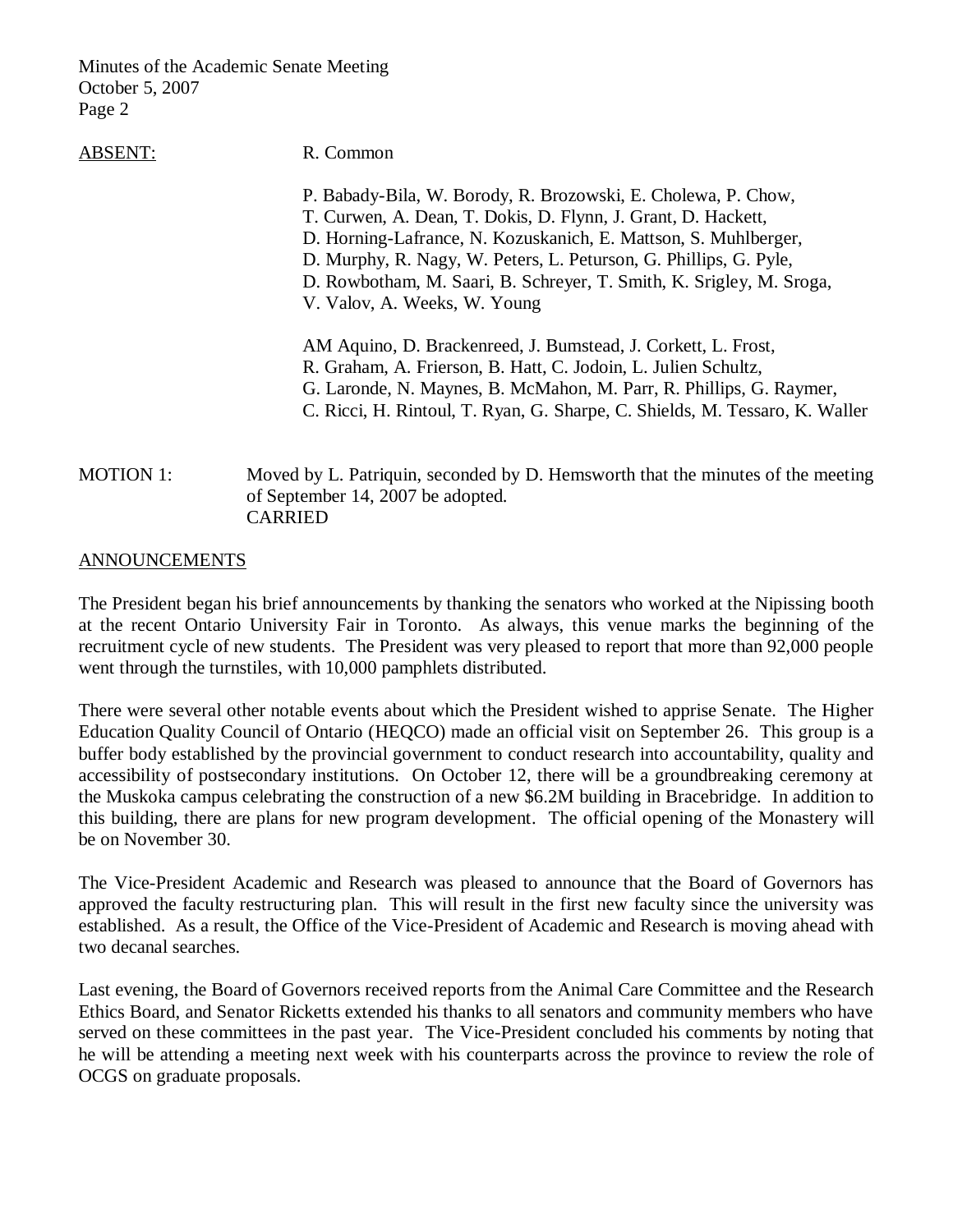The Dean of Arts and Science was pleased to announce that Senator Nadeau (School of Business and Economics) has successfully defended his PhD thesis. The Dean was also delighted to report that Senator Waldock from the Muskoka campus will be giving a keynote address at a children's rights symposium to be held on this campus on October 24. UNICEF has selected Nipissing as one of two sites for this event.

Senator de Bruyn, President of NUSU, indicated that the latest version of the schematic design of the new Student Centre building is now available for viewing in the Student Centre hallway. The Senator was also pleased to announce that as a result of recent elections, the new representatives of the constituents groups for NUSU are: Samantha Cox, Faculty of Education; Marianne Den Haan, Social Sciences; Stacy Sheremeta, Sciences; Gavan Jamieson, Professional Schools; Katharina Prince, Residence and Alicia Brown, Muskoka.

Senator Nettlefold wished to advise Senate that Access Copyright has requested to check on a sample of course packs that are available to students. This request is mandated by AUCC.

# QUESTION PERIOD

A question was raised about recent changes to the policy regarding SSHRC applications. The concern was that two individuals from the Department of English Studies had prepared their SSHRC applications, but were informed they could not apply because of their employment status (9/10 month contracts). The Vice-President Academic and Research responded that he understood the disappointment from these individuals but there had been no changes to the policy. He added that the university attempts to support as many faculty as possible, but tri-council policies must be complied with. SSHRC applications must be signed off by the university, indicating that the applicant has a formal affiliation with the university. This does not apply to individuals on a 9 or 10 month sessional appointment. Past practice has been to try to support applications if there is a reasonable expectation that there will be ongoing employment with the university. It was further noted that NSERC only considers applications from individuals who have at least a three-year appointment.

MOTION 2: Moved by C. McFarlane, seconded by L. Kruk that Senate consult with SSHRC to seek clarification on employees of 9, 10 and 12 month contract for standard grants. WITHDRAWN

Senator Ricketts indicated his commitment to verify SSHRC's eligibility criteria and report back to Senate in November.

# REPORTS OF STANDING COMMITTEES

Executive Committee

MOTION 3: Moved by D. Mock, seconded by L. Patriquin that the Report of the Senate Executive Committee dated September 27, 2007 be received. CARRIED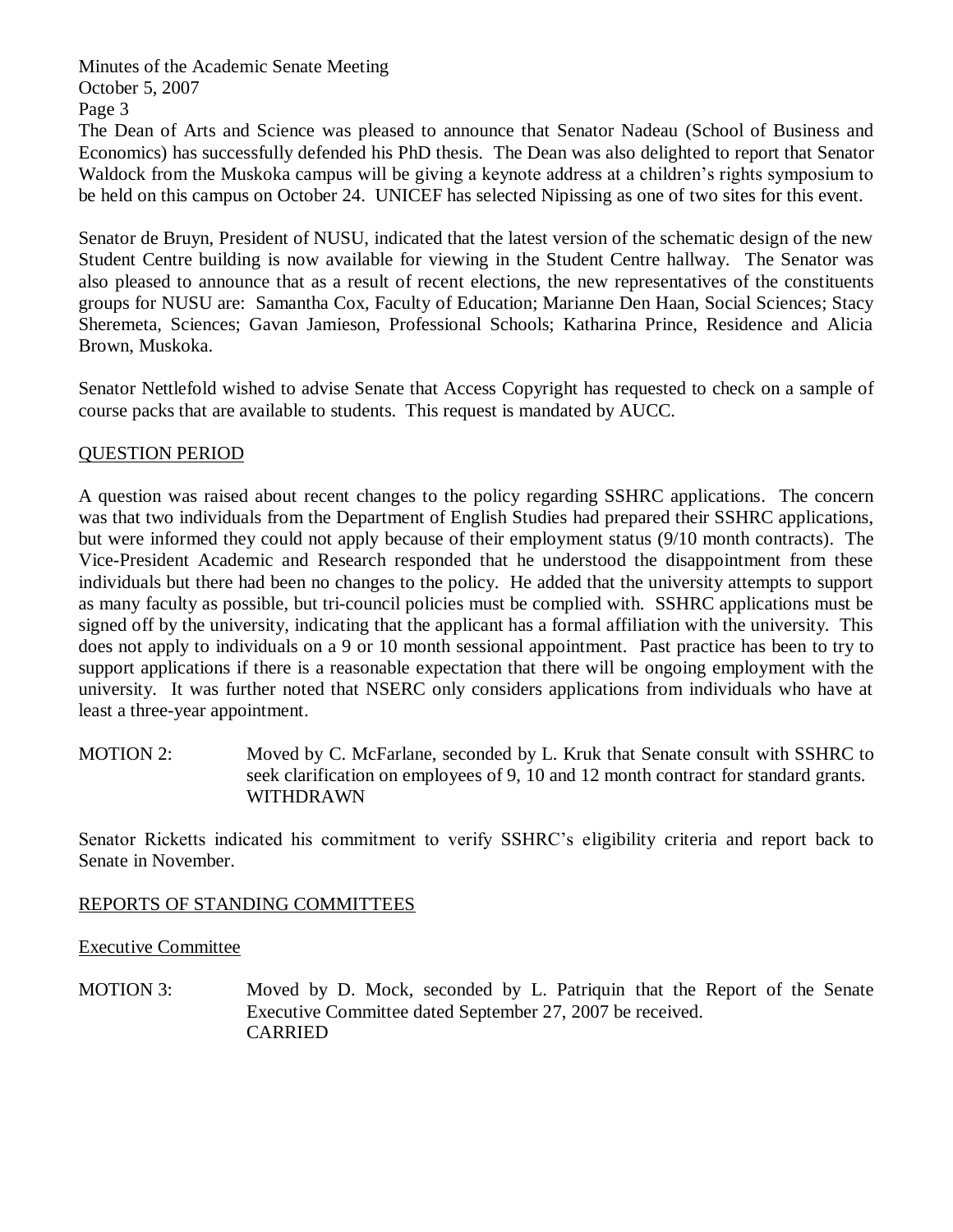## ELECTIONS

MOTION 4: Moved by B. Bergquist seconded by L. Kruk that the Friday, October 5, 2007 Senate elect only the fourth out-of-faculty representatives to the Search Committees for the future Dean of Arts and Science and the future Dean of the Applied and Professional Studies. The three Senate representatives internal to those faculties will be elected by balloting conducted during the week of October 9 to 15 inclusive. CARRIED

## **Senate representation on the Search Committee for the Dean of Arts and Science**

Elect three Senate representatives from the Faculty of Arts and Science and one Senate representative from another Faculty to serve on the Search Committee for the Dean of Arts and Science. Of those elected, at least one shall be female and one shall be male. Only one may be a probationary (tenure track) faculty member.

## **Three Senators from the Faculty of Arts and Science:**

H. Earl nominated G. Morrell

I. Mueller nominated S. Srigley

L. Kruk nominated AB Graff

D. Walter nominated J. Kovacs

S. Kariuki nominated F. Noël

S. Srigley nominated D. Hall

F. Noël nominated P. Nosko

MOTION 5: Moved by AB Graff, seconded by C. McFarlane that nominations cease. CARRIED

## **Elected: AB Graff, D. Hall, G. Morrell**

### **One Senator from another Faculty**

O. Ridler nominated S. Elliott-Johns

MOTION 6: Moved by D. Frank, seconded by B. Olmsted that nominations cease. CARRIED

## **Acclaimed: S. Elliott-Johns**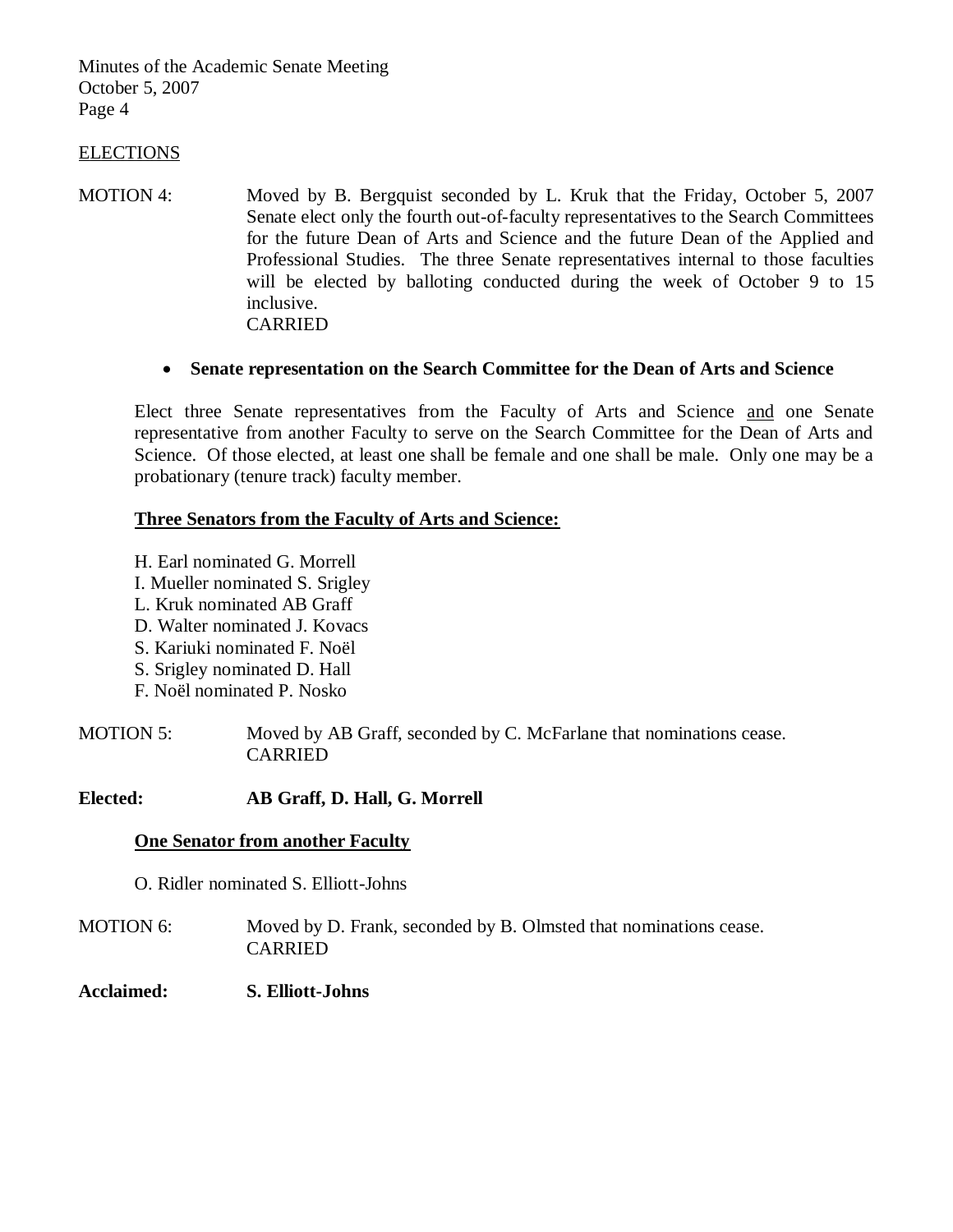# **Senate representation on the Search Committee for the Dean of Applied and Professional Studies**

Elect three Senate representatives from the Faculty of Applied and Professional Studies and one Senate representative from another Faculty to serve on the Search Committee for the Dean of Applied and Professional Studies. Of those elected, at least one shall be female and one shall be male. Only one may be a probationary (tenure track) faculty member.

## **Three Senators from the Faculty of Applied and Professional Studies:**

- B. Carpenter nominated C. Sarlo
- B. Carpenter nominated G. Brophey
- J. Barker nominated K. McCullough
- S. Lechlitner nominated G. Brown
- G. Brown nominated J. Barker

# MOTION 7: Moved by G. Brown, seconded by J. Barker that nominations cease. CARRIED

## **Elected: G. Brown, K. McCullough, C. Sarlo**

## **One Senator from another Faculty**

- O. Ridler nominated J. Allison
- G. Raymer nominated J. McAuliffe
- T. Parkes nominated F. Noël

MOTION 8: Moved by B. Fix seconded by AB Graff that nominations cease. CARRIED

## **Elected: J. Allison**

One education Senator to serve on the APT Assessment Sub-committee for Education

MA Parr nominated T. Horton

- MOTION 9: Moved by AB Graff, seconded by C. McFarlane that nominations cease. CARRIED
- **Acclaimed: T. Horton**